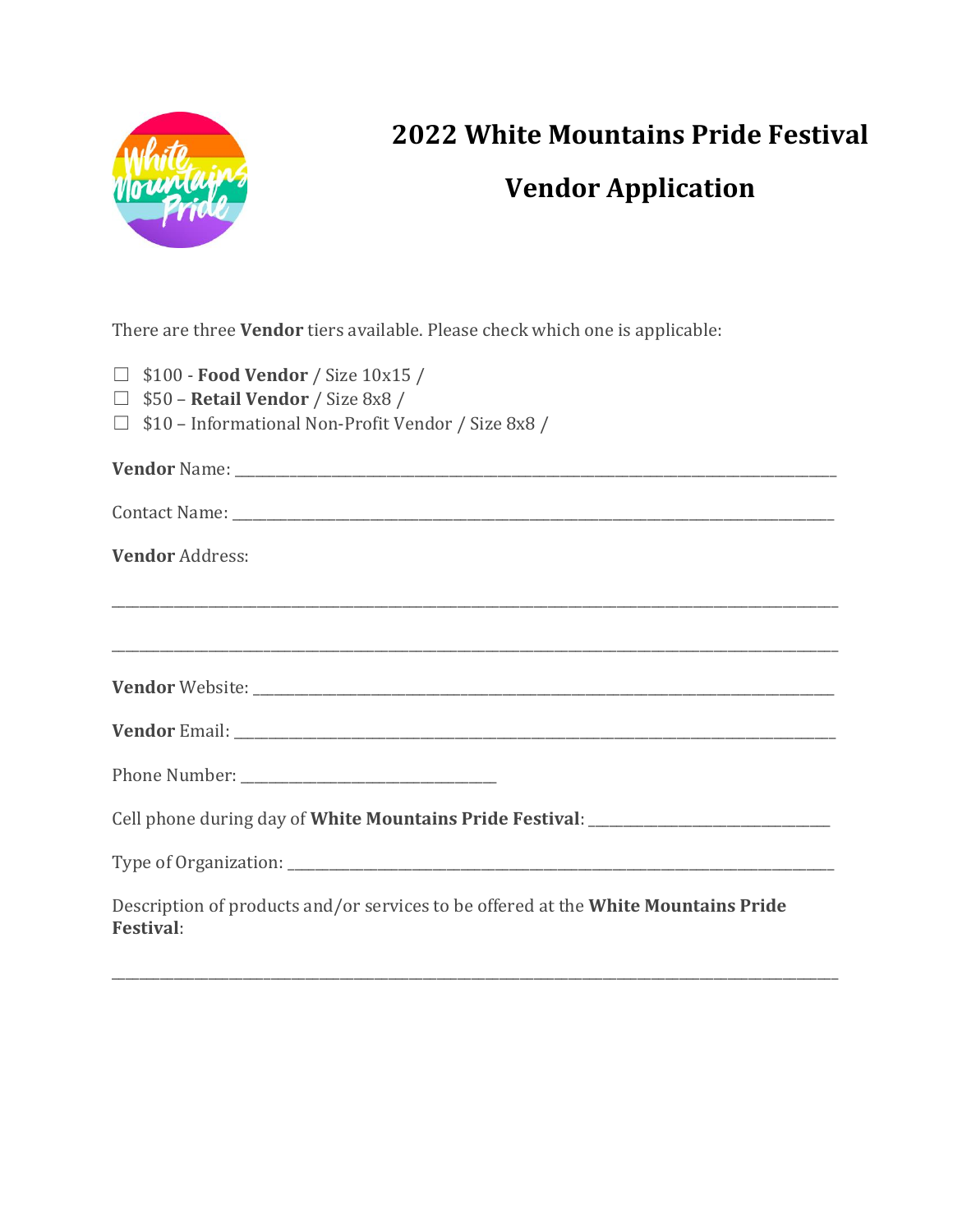## **Agreement**

**VENDOR AGREEMENT** This agreement is between White Mountains Pride (hereinafter "**WMP**") and \_\_\_\_\_\_\_\_\_\_\_\_\_\_\_\_\_\_\_\_\_\_\_\_\_\_\_\_\_\_\_\_\_\_\_\_\_\_\_\_\_\_\_\_\_\_\_\_\_\_ ( hereinafter "**Vendor")**. **WMP** is conducting the White Mountains Pride Festival (hereinafter **"Festival"**) on Saturday June 25, 2022 from 10:00am -5:00pm. **WHEREAS**: In connection with the **Festival**, **Vendor** will offer various goods for sale at the **Festival** as further described. Application and participation constitute agreement and acceptance of these policies as well as specific instructions governing the **Festival**. In consideration of the promises made, the parties agree as follows:

- **1. Acceptable Products, Businesses, and Behavior: WMP** reserves the right to deem acceptable or not acceptable any **Vendor**, individuals representing the **Vendor** and any merchandise or service being promoted.
	- a. **Products and Services**: **WMP** representatives reserve the right to restrict products and services promoted or offered for sale based on quality and integrity as decided by **WMP** Committee. **Vendor** must remove products deemed to be unacceptable or the **Vendor** will be removed from **WMP** without refund. Examples of unacceptable products/services include but are not limited to: Anything deemed obscene by **WMP** management. Anything deemed by **WMP** management to be a conflict with the promotion of LGBTQ Pride. Any alcoholic beverages or illegal substances.
	- b. **Behavior**: **Vendor** and their representatives are expected to act in a safe and lawful manner. Creating a fun festive atmosphere is encouraged.
- **2. Weather**: This is a rain or shine event. **Vendor** fees are non-refundable should **Festival** be cancelled due to weather, disaster, or emergency.
- **3. Payment:** This agreement may be submitted with all fees paid in full by June 1, 2022. Checks may be made out to "White Mountains Pride" with "**WMPride Vendor**" included in the memo line. Please mail contract and payment to:

White Mountains Pride c/o Cranmore Inn PO Box 1349 North Conway, NH 03860-1349

**4. Cancellation: Vendor** may terminate this agreement by providing **WMP** written notice of termination by June 1, 2022. In the event of such termination, the White Mountains Pride shall retain \$10.00 or 25% of rental fee, whichever is higher. No refunds will be given after June 1, 2022 under any circumstances.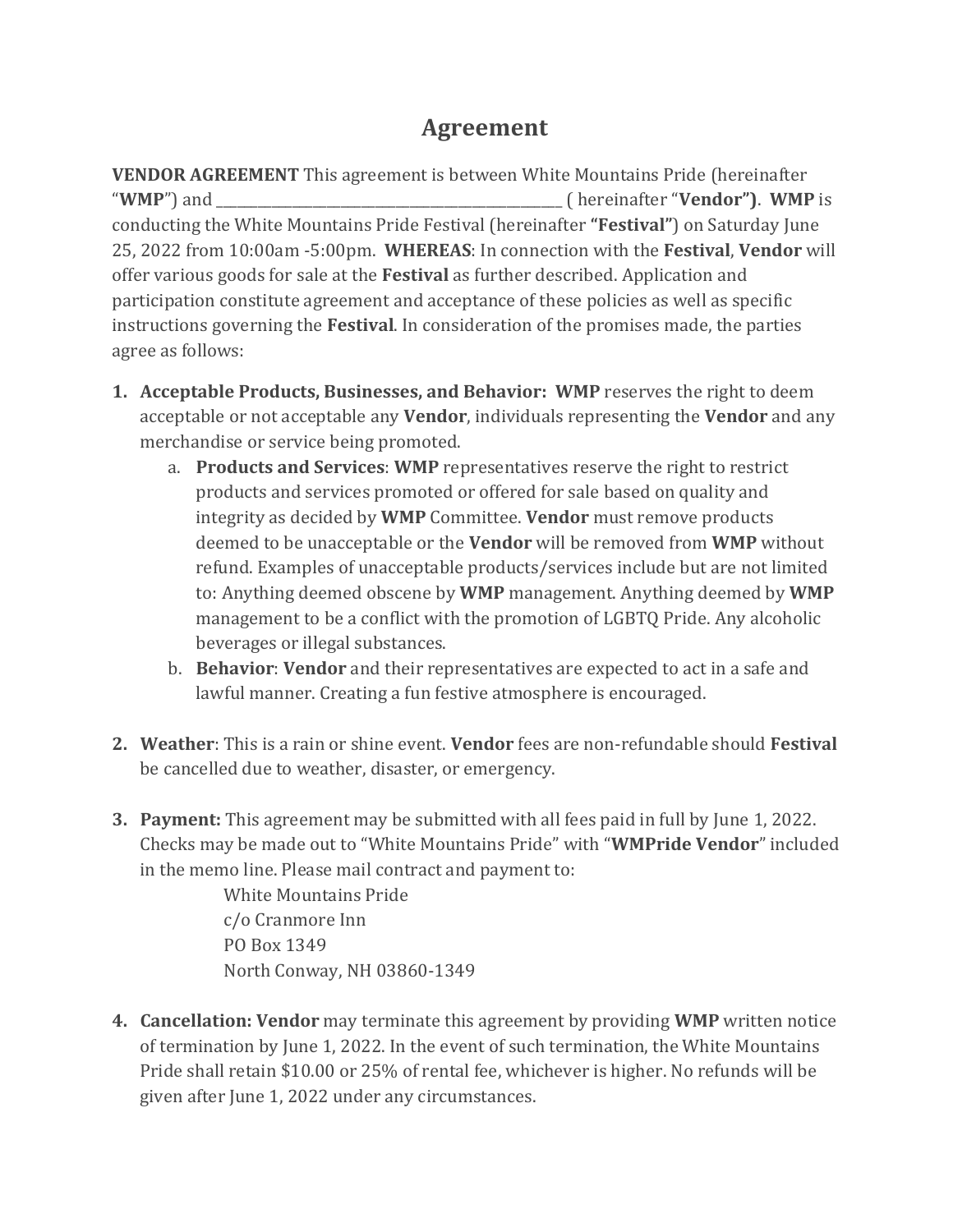- **5. Facilities/Equipment Provided: Vendor** will be provided a flat space of the dimensions specified that will constitute their "Booth". **Vendor** to provide their own canopy and tables not to exceed their indicated footprint. If a **Vendor** is renting two contiguous spaces, they may bring a canopy double the indicated measurement. **WMP** does not provide nor rent canopies, tables or chairs. It is not permitted to stake the canopies. Due to winds in the area, canopies should be secured by attaching weights to the legs. **Vendor** must supply their own tables and chairs. The Festival area for **Vendor** constitutes the park grounds adjacent to the North Conway Community Center. **WMP** can provide access to electricity at strategic points in the **Vendor** area. Electrical requirements must be declared at the time of signing this agreement. **Vendor** must supply all extension cords for 110 volt electrical service and may not be possible. **WMP** assumes no responsibility for damages caused by power fluctuations or outage.
- **6. Space Assignment: Vendor** will accept their space assignments and space assignment is at the sole discretion of **WMP**. Once assigned, there will be no changes to space assignment. **WMP** will do their best to assign each **Vendor** to a strategically beneficial space.
- **7. Set Up/Take Down: Vendor** may arrive after 7:00am on Saturday June 25, 2022 for set up and set-up should be complete by 10:00am on Saturday June 25, 2022. All vehicles must be removed from **Festival** grounds before 9:30am on Saturday June 25, 2022. **Vendor** must stay for the duration of **Festival** (until 5:00pm on Saturday, June 25, 2022). Please be aware the **Vendor** area is not accessible by motor vehicles between 10:00am and 5:00pm. Any **Vendor** who fails to set up by Saturday June 25th at 9:30am for the event shall forfeit their space and no refund will be given.
- **8. Security and Storage: WMP** has no means to store **Vendor** wares. Contracted security guards will be present during **Festival** hours. There will be no security available before or after **Festival**. However, due to the wide ranging and complex nature of **Festival**  area, security will not be sufficient to oversee every **Vendor**'s booth. **Vendor** is responsible for the security of their booth and wares. **WMP** assumes no liability for any loss or damage.
- **9. Licenses/Taxes:** It is the **Vendor**'s responsibility to have all licenses and permits necessary for their booth to operate within the Town of Conway. http://www.ci.camarillo.ca.us/i3.aspx?p=651 contains information on obtaining licenses and permits. New Hampshire does not charge sales tax on goods